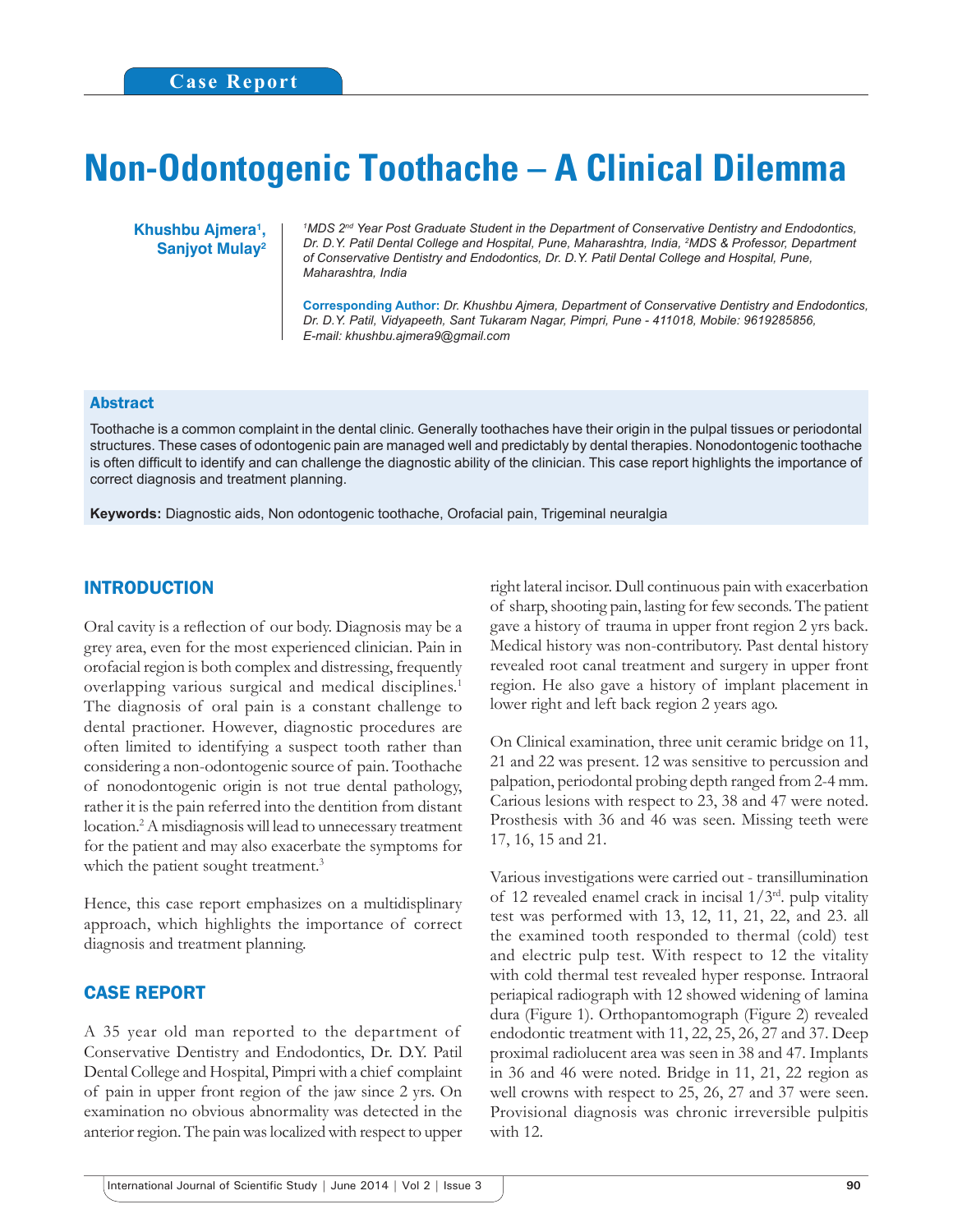

**Figure 1: Peroperative IOPA with 12**



**Figure 2: Orthopantomograph**

Based on the clinical and radiographic findings treatment plan was drawn and carried out as follows:

- Anti-inflammatory and analgesic medication Tab Enzoflam TDS for 3 days.
- In the next visit after five days considering that right lateral was very sensitive to percussion and palpation root canal treatment was initiated with 12 and intacanal medication of calcium hydroxide with iodoform was given (Figure 3). Obturation was completed after 3 weeks ( Figure 4).
- All the carious teeth were restored.
- Advanced investigation CBCT was adviced, but did not lead to any concrete/definitive diagnosis (Figure 5a-c).

However the pain was still not alleviated and the patient appeared to be in great stress and desperate to seek any relief from pain. The patient was examined further to determine if the pain was of non odontogenic in orgin.

Going back to the history of pain, initially the patient could not describe the pain but on asking lead questions and probing he stated "the pain was severe and occurred several times a day and lasted for few minutes". Palpation of periapical area near the lateral provoked severe pain which was described by the patient as electric shock like



**Figure 3: Working length of 12**



**Figure 4: Obturation of 12**



**Figure 5: CBCT**

pain radiating to the side of the nose near the ala region. The patient was further questioned as to whether the pain could be caused by any other means. He stated " sometimes whenever he strecthed or rubbed his upper lip with his fingers, especially during brushing, chewing or talking pain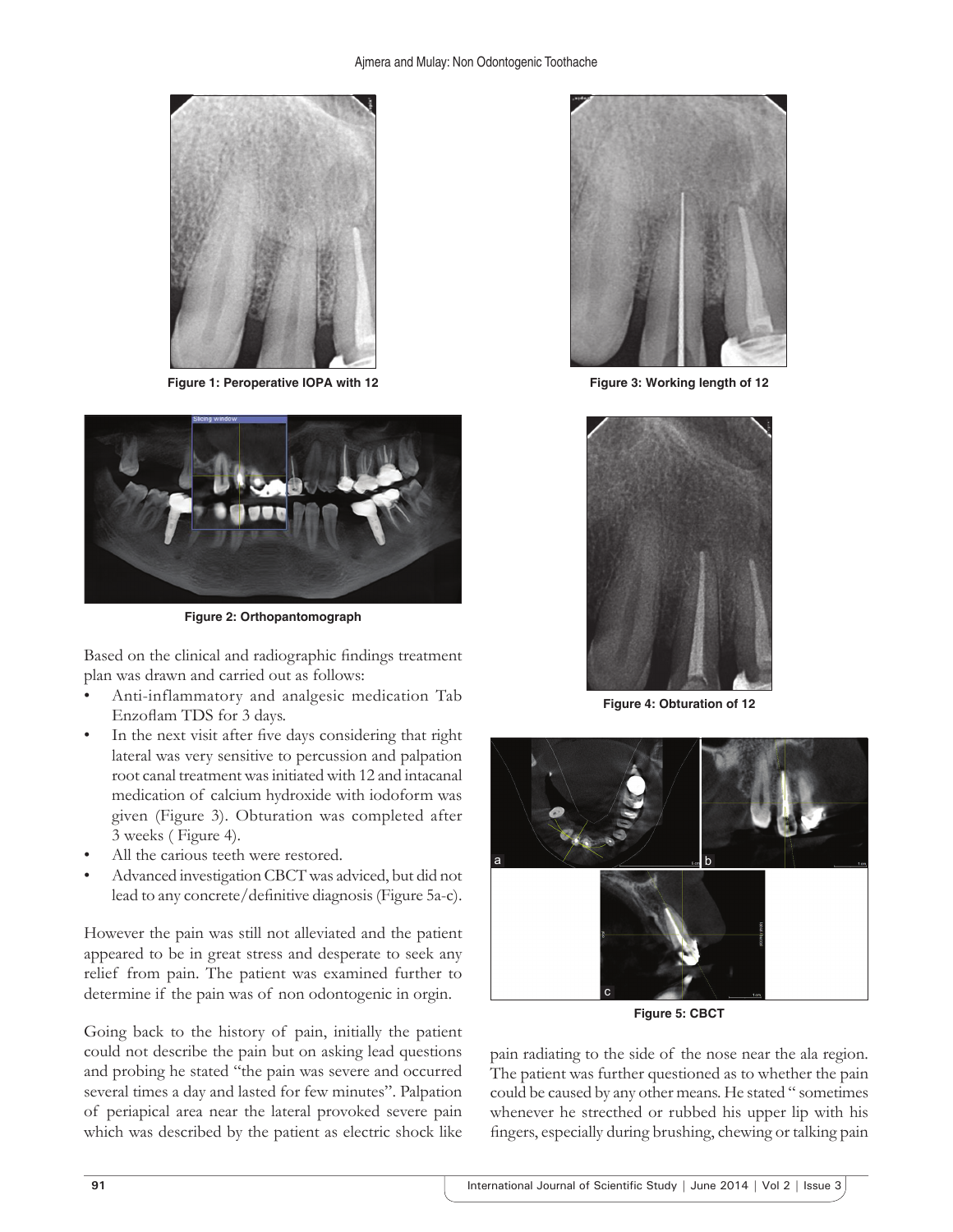occurred". Based on these findings, he was then reffered to OMDR dept. at Dr. D.Y.Patil College, for consultation regarding non-odontogenic pain. Diagnosis of trigeminal nueralgia was confirmed. The patient was then given tab Tegretol 500 mg in divided doses and he has been partly relieved of acute symptoms for more than 2 months. The patient has been maintained on this regimen, with the pain at a reduced level but not total, pain relief yet.

# **DISCUSSION**

Tooth ache is the most common pain entity occurring in facial region. All pain entities presenting as tooth ache may not be of odontogenic origin. Pain in the orofacial region is a common affliction, affecting between  $10-50%$  of the population. It is the primary responsibility of a dental practitioner to diagnose pathologic entities associated with oral cavity.<sup>1</sup> While much of endodontic diagnosis can be based on standard diagnostic procedures, an essential component of the diagnostic process is dependent on the patient's history of pain and the description or reaction to diagnostic tests. The patient's medical history, dental history, and psychological state may contribute to the diagnosis. Using various diagnostic aids like thermal testing, percussion, palpation, occlusal sensitivity, electric pulp testing, and radiographs the clinician can frequently isolate the origin of the patient's pain and arrive at a diagnosis. Pain must be considered in terms of quality, duration, temporal pattern, exacerbation, and relief. These characteristics and the perceived origin of the pain may be pathognomonic for specific sites. When patients present with diffuse pain and/or pain radiating to other areas, nonodontogenic sources should be given additional consideration.

Although the overwhelming majority of dental pain is odontogenic in origin, a significant percentage is nonodontogenic.2 If pain were purely a sensory phenomenon, diagnosis would be fairly straight forward. However, pain has both sensory and emotional components. This complex nature of pain may make it difficult for patients to adequately describe the essential components for diagnosis (e.g. intensity, location, duration). An additional source of confusion is the fact that a practitioner must interpret and co-relate the patient's reaction to diagnostic tests and his/her description of the pain.

When a patient presents to an endodontist, usually the pain is of odontogenic origin. Diagnostic procedures may therefore be limited to identifying a suspect tooth rather than a nonodontogenic source of pain.<sup>3</sup> This case illustrates the complex task of the clinician in determining which factors are important to consider at each stage of the progression of a pain disorder.<sup>4</sup>

In this present case patient's pain condition seemed to be resistant to conservative dental treatment. The symptoms were quite severe which influenced the patient to consent to treatment, though the clinical findings were inconclusive and definitive diagnosis could not be made. Hence, the patient was referred to department of oral diagnosis, wherein the pain was suspected to be of non– odontogenic origin. Temporary Pain relief after therapy with carbamazepine for 3 months. Hence a definitive diagnosis of chronic orofacial pain was made.

"Chronic facial pain" is a more descriptive term than "atypical facial pain" and should be adopted for continuous, dull pain in the face, of greater than 6 months duration, with intermittent severe episodes. (International Association for the Study of Pain's).<sup>5</sup>

There remains an ill-defined and rare group of facial pain, which manifest themselves despite any discernible pathology. They are frequently termed as atypical, idiopathic or non-somatic. The disease can present in its atypical form due to the multitude of possible causes owing to anatomic complexity of the orofacial region. This was until at the end patient described pain to exposure to cold and touch, and the triggering of the attack by habitual oral activities (chewing, talking, tooth brushing). Only then diagnosis of trigeminal neuralgia was made. At the outset, the patient reported idiopathic onset and clinical characteristics with overlapping diagnostic possibilities (sharp pain episodes triggered by tooth stimulation; sharp pain episodes triggered by stimulation to the face), from which nociception sufficient to explain the complaint could be reasonably inferred.<sup>4,6</sup>

Trigeminal neuralgia is defined as "Severe, paroxysmal bursts of pain in one or more branches of the trigeminal nerve; often induced by touching trigger areas in or around the mouth".7 The mandibular and maxillary divisions are most commonly involved.5 Typically, the pain occurs as paroxysms of shocking, burning or lightning-like sharp stabs that last from a few seconds to a few minutes.<sup>4,8</sup> It occurs predominantly during middle and old age, and more frequently in women.<sup>4,9</sup> The pain can be provoked by sensory stimulations, such as touching and washing of the face, tooth brushing, shaving, chewing, talking, or by thermal change.<sup>5</sup> It usually is unilateral and remains in the anatomical distribution of the affected nerve regardless of intermission or remissions.6

Correct diagnosis and particularly early definitive diagnosis of neuropathic pain is crucial to avoid invasive and potentially more damaging forms of treatment. The overlap of symptom characteristics between some variants of neuropathic trigeminal pain and classic dental